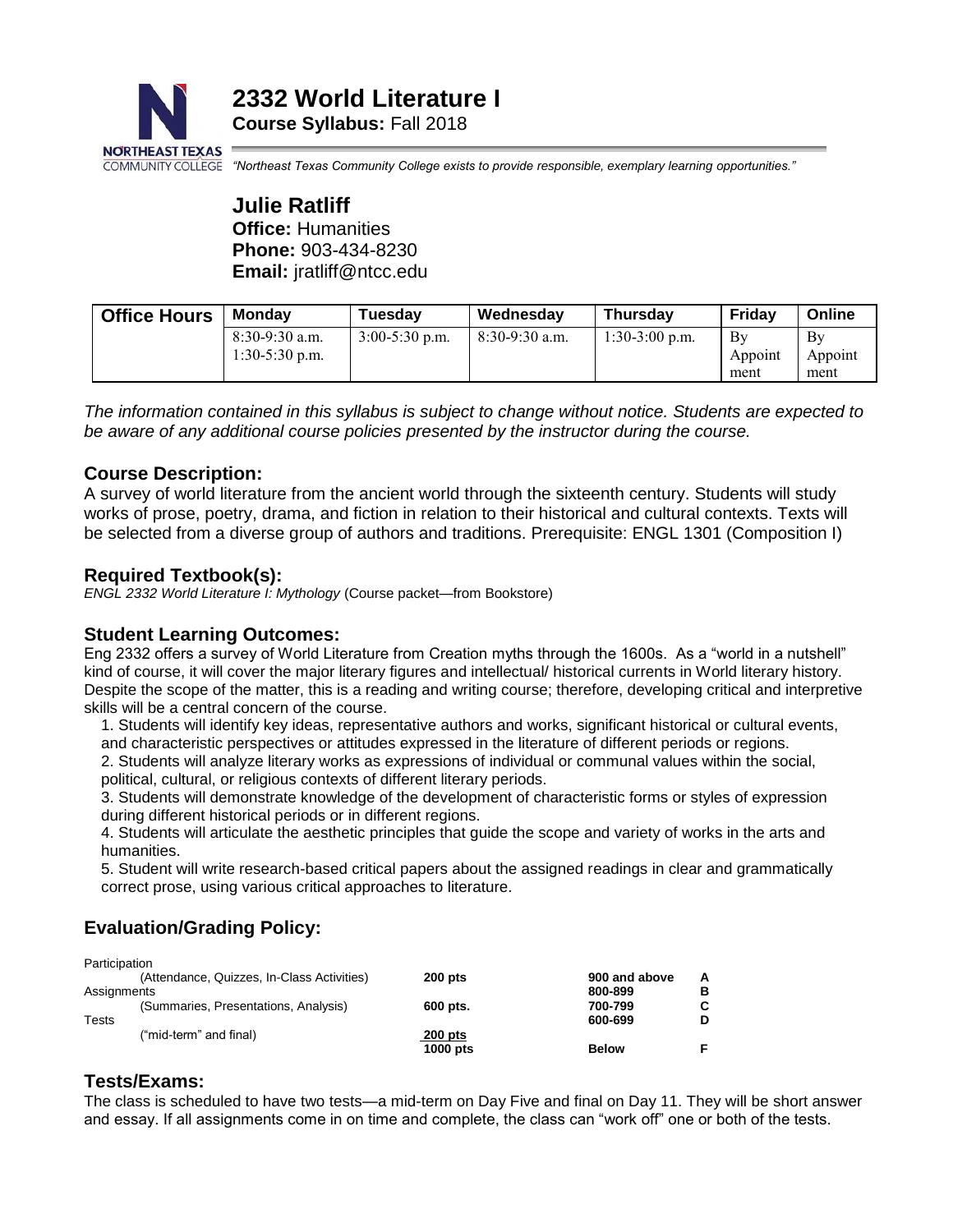### **Assignments:**

QUITTES: I like short quizzes that do not take up too much valuable class time. If you've given the assignment some effort, the quizzes should not be a problem as they will be literal questions over major issues in the reading for the day. I reserve the right to give a quiz at the beginning, middle or end of class. At four hours a day, that might offer a lot of opportunities for quizzes.

READINGS: Most readings will come directly from the Course Packet, and their order can be found on the syllabus. However, a couple of readings will be found online (the address is in the course packet), and one reading, *Sandman: Season of Mists,* is a Graphic Novel. By the end of week one, there will be copies of the Graphic Novel on reserve at the library.

**SUMMARIES & ANALYSIS:** Several times during the semester, you will be given short writing/research assignment to do. For each, you will need to post a summary for the other members of class, and for two will there will be an analysis writing to do. Each assignment will have a different topic, but all should be typed and in "standard" manuscript form (i.e. one-inch margins, double-spaced, and with appropriate MLA documentation when necessary).

**PRESENTATIONS:** As part of a pair or group, you will be responsible for two presentations during the class one on a hero and one on a modern adaptation of myth. In general, you will be informing your classmates about a work that, in an ideal world, would be covered by the class as a whole, but due to time limitation is not possible. The group will be responsible for providing a 10-15 minute presentation. Groups will fill out personal and group evaluations. We should have some time from class to work on these projects.

TESTS: The class will have two tests—a mid-term and comprehensive final. They will be short answer and essay. Tests may be "worked off" by perfect attendance and completion of all assignments by all members of the class.

LATE ASSIGNMENTS: I do not accept late assignments. Important Due dates are announced clearly in the syllabus and all due dates are repeated in class regularly.

#### **Student Responsibilities/Expectations:**

**ATTENDANCE:** Attendance is mandatory. Remember, the course is heavily based on participation. It is very easy to fall behind if you miss. No work missed may be made up. If you do need to miss, please remember to ask classmates for notes so you can catch up.

In a related matter: as a **safety** precaution, the door to the classroom will close and lock precisely at the beginning of class. It is in your best interest to already be in the class.

**PARTICIPATION:** This course is primarily done through discussion and interaction. If you have done the reading, prepared your assignments on time, and make an effort to be involved in the class activities, this should not be a problem. **But you will have to keep up with the readings.**

**Schedule:** You should have read everything scheduled **before** you get to class. When an assignment calls for "selections from," we will divide up the overall reading among various members of the class, so you may not be reading the same examples the person on your right reads.

*Schedule:* You should have read everything scheduled before you get to class.

- **Week 1:** Course Introductions / Project Assignments
- *In the Beginning,* p. 2-20 / **Assignment 1: Summary Due**
- **Week 2:** *The Flood,* p. 20-31
	- **Assignment 1: Analysis Due by Midnight on Friday**

**Week 3:** *Love and Loss,* p. 31-52 / **Assignment 2: Summary Due**

*Romeo and Juliette* from internet—[\(http://shakespeare.mit.edu/romeo\\_juliet/\)](http://shakespeare.mit.edu/romeo_juliet/)

- **Week 4:** *Mid-Summer Night's Dream* (http: //shakespeare.mit.edu/midsummer/)
- **Week 5:** *Love and Loss,* p. 52-70 / **Assignment 2: Analysis Due by Midnight on Friday**
- **Week 6:** *Heroes and Monsters,* p. 71-80 / **Assignment 3: Summary Due**